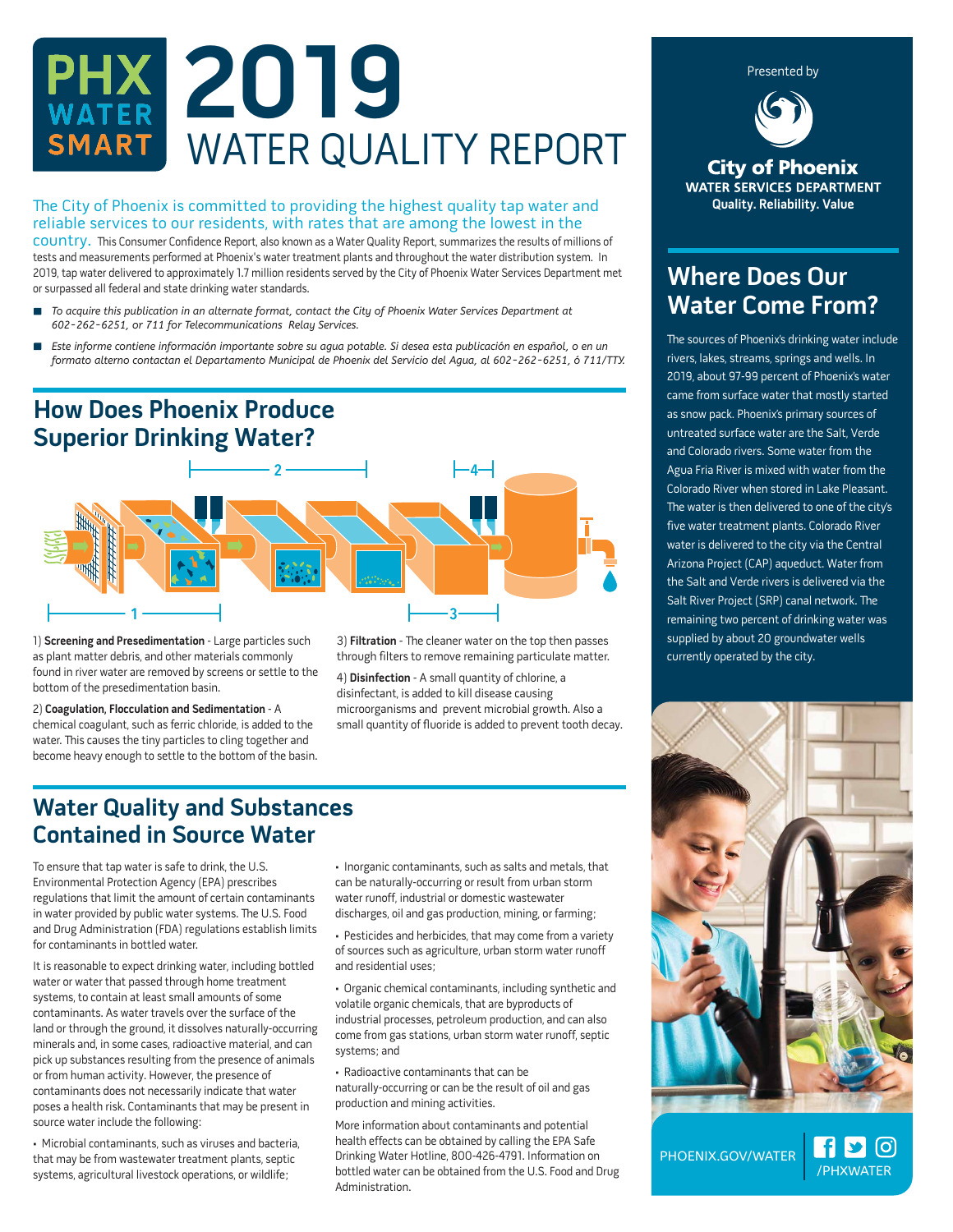## **Phoenix Monitors for Unregulated Contaminants**

Unregulated substances are those for which EPA has not established drinking water standards. Phoenix monitors for these substances to assist the EPA in determining the occurrence of unregulated contaminants in drinking water and whether future regulation is warranted. The EPA issues a new list of up to 30 unregulated substances for monitoring every five years.

EPA identified 30 substances for monitoring during this five year cycle including:

- 9 cyanotoxins and 1 cyanotoxin group which are toxins produced by a bacteria called cyanobacteria
- 2 metals that occur naturally in our environment
- 8 pesticides and 1 pesticide manufacturing byproduct
- 3 disinfection byproduct groups that can be formed during water treatment and distribution
- 3 alcohols
- 3 semivolatile organic chemicals

From January of 2018 through January of 2020 the City has been monitoring for unregulated substances. Any unregulated contaminants detected in 2018 and 2019 are reported in the following table. If the EPA determines that regulation is warranted for any of the monitored substances, Phoenix will take whatever steps that are necessary to comply with the new requirements.

# **Controlling Disinfectants and Disinfection Byproducts**

Phoenix's entire water supply (well water and treated surface water) is safely disinfected with chlorine before being delivered to consumers. Federal law requires a minimum chlorine disinfectant level of 0.2 parts per million (ppm) in the water leaving a water treatment plant. There also is a Maximum Residual Disinfectant Level (MRDL) allowed in the water in the distribution system as it travels to your tap.

While it is essential to disinfect the water to prevent widespread outbreaks of serious diseases and comply with EPA standards, the use of disinfectants can create disinfection byproducts (DBPs), which are formed when natural organic matter such as total organic carbon (TOC) in water reacts with chemicals used for disinfection.

To control those DBPs, TOC is measured in the surface water before and after treatment. TOC is reduced during the water treatment process at the plant, therefore, reducing formation of DBPs in the distribution system. Compliance for TOC is based on the removal ratio of TOC on a running annual average. A value of 1 or greater indicates the water treatment plant is in compliance with the TOC removal requirements. Again, Phoenix met the requirement, as shown in the corresponding chart.

Chlorine dioxide and ozone can be used in the treatment of drinking water as either disinfectants or oxidants. Some Phoenix surface water treatment plants use chlorine dioxide and/or ozone as oxidants for the removal of iron and manganese, destruction of taste and odor causing organic contaminants, and as part of an overall program for the control of Trihalomethanes (THMs) formation. Federal law allows a maximum chlorine dioxide level of 800 parts per billion (ppb) in the water leaving a water treatment plant. Chlorine dioxide is measured daily at the water treatment plants when chlorine dioxide is in use, and levels are consistently below 800 ppb.

Using chlorine dioxide forms chlorite and using ozone forms bromate. Chlorite and bromate are regulated as DBPs. To determine formation of DBPs from oxidants, chlorite is sampled daily at the entry point of the distribution system, and quarterly throughout the distribution system. Bromate is sampled monthly at the entry point to the distribution system. The chlorite results were below the MCL and the bromate was not detected.

| UNREGULATED CONTAMINANTS   |     |             |           |                  |                |                                                                                                                                                                                                                                             |  |  |
|----------------------------|-----|-------------|-----------|------------------|----------------|---------------------------------------------------------------------------------------------------------------------------------------------------------------------------------------------------------------------------------------------|--|--|
| SUBSTANCE UNITS            |     | <b>MCL</b>  | LOWEST    | HIGHEST<br>LEVEL | <b>AVERAGE</b> | MAJOR SOURCE IN DRINKING WATER                                                                                                                                                                                                              |  |  |
| Manganese                  | ppb | <b>None</b> | 0.4       | 992              | 44             | Naturally occurring element                                                                                                                                                                                                                 |  |  |
| Germanium                  | ppb | <b>None</b> | 0.3       | 0.7              | 0.35           | Naturally occurring element;<br>commercially available in<br>combination with other elements<br>and minerals; a byproduct of<br>zinc ore processing; used in<br>infrared optics, fiber-optic systems,<br>electronics and solar applications |  |  |
| HAA6Br                     | ppb | <b>None</b> | 6         | 28               | 14             | <b>Byproduct of drinking</b><br>water disinfection                                                                                                                                                                                          |  |  |
| HAA9                       | ppb | None        | 11        | 36               | 19             | <b>Byproduct of drinking</b><br>water disinfection                                                                                                                                                                                          |  |  |
| Total<br>Organic<br>Carbon | ppm | <b>None</b> | 2.7       | 4.2              | 3.3            | Naturally present in the environment                                                                                                                                                                                                        |  |  |
| <b>Bromide</b>             | ppb | <b>None</b> | <b>ND</b> | 90               | 70             | Naturally occurring compound                                                                                                                                                                                                                |  |  |

### **2019 DISINFECTANT AND DISINFECTION BYPRODUCT MONITORING**

| <b>SUBSTANCE</b>                                | UNITS MCL |                                                        | <b>MCLG</b>             | <b>SAMPLE</b><br><b>RESULTS</b> | <b>HIGHEST RUNNING</b><br><b>ANNUAL AVERAGE</b>         | <b>MAJOR SOURCE</b><br>IN DRINKING WATER              |
|-------------------------------------------------|-----------|--------------------------------------------------------|-------------------------|---------------------------------|---------------------------------------------------------|-------------------------------------------------------|
| Chlorine                                        | ppm       | $MRDL = 4$<br><b>Running</b><br>Annual<br>Average      | <b>MRDLG</b><br>$= 4$   | $< 0.22 - 2.2$                  | 0.9                                                     | Water additive<br>used to control<br>microbes         |
| <b>Total Organic</b><br>Carbon Removal<br>Ratio | <b>NA</b> | $TT = 1$ or<br>greater<br>Running<br>Annual<br>Average | <b>NA</b>               | $1.0 - 3.2$                     | 1.4<br>(lowest running<br>annual average)               | Naturally present<br>in the environment               |
| Chlorine<br><b>Dioxide</b>                      | ppb       | <b>MRDL</b><br>$= 800$                                 | <b>MRDLG</b><br>$= 800$ | <b>ND-540</b>                   | <b>NA</b>                                               | Water additive<br>as an oxidant                       |
| Chlorite                                        | ppm       | 1                                                      | 0.8                     | $ND - 0.7$                      | 0.4<br>(highest quarterly<br>average)                   | <b>Byproduct of</b><br>drinking water<br>disinfection |
| <b>Bromate</b>                                  | ppb       | 10                                                     | $\overline{0}$          | ND                              | <b>ND</b>                                               | Byproduct<br>of drinking<br>water disinfection        |
| Total<br>Trihalomethanes<br>(TTHMs)             | ppb       | 80<br>Locational<br>Running<br>Annual<br>Average       | <b>NA</b>               | $13 - 71$                       | 54 (highest<br>locational<br>running<br>annual average) | Byproduct<br>of drinking<br>water disinfection        |
| Haloacetic<br>Acids (HAA)                       | ppb       | 60<br>Locational<br>Running<br>Annual<br>Average       | <b>NA</b>               | $3 - 30$                        | 17 (highest<br>locational<br>running<br>annual average) | Byproduct<br>of drinking<br>water disinfection        |

To determine formation of DBPs from chlorine in the distribution system, the city monitors for THMs and Haloacetic Acids (HAAs) which are DBPs that may cause long-term health effects at certain concentrations. THMs and HAAs are sampled throughout the distribution system every calendar quarter. The LRAA for all samples collected at the monitoring locations throughout the distribution system were below the MCL.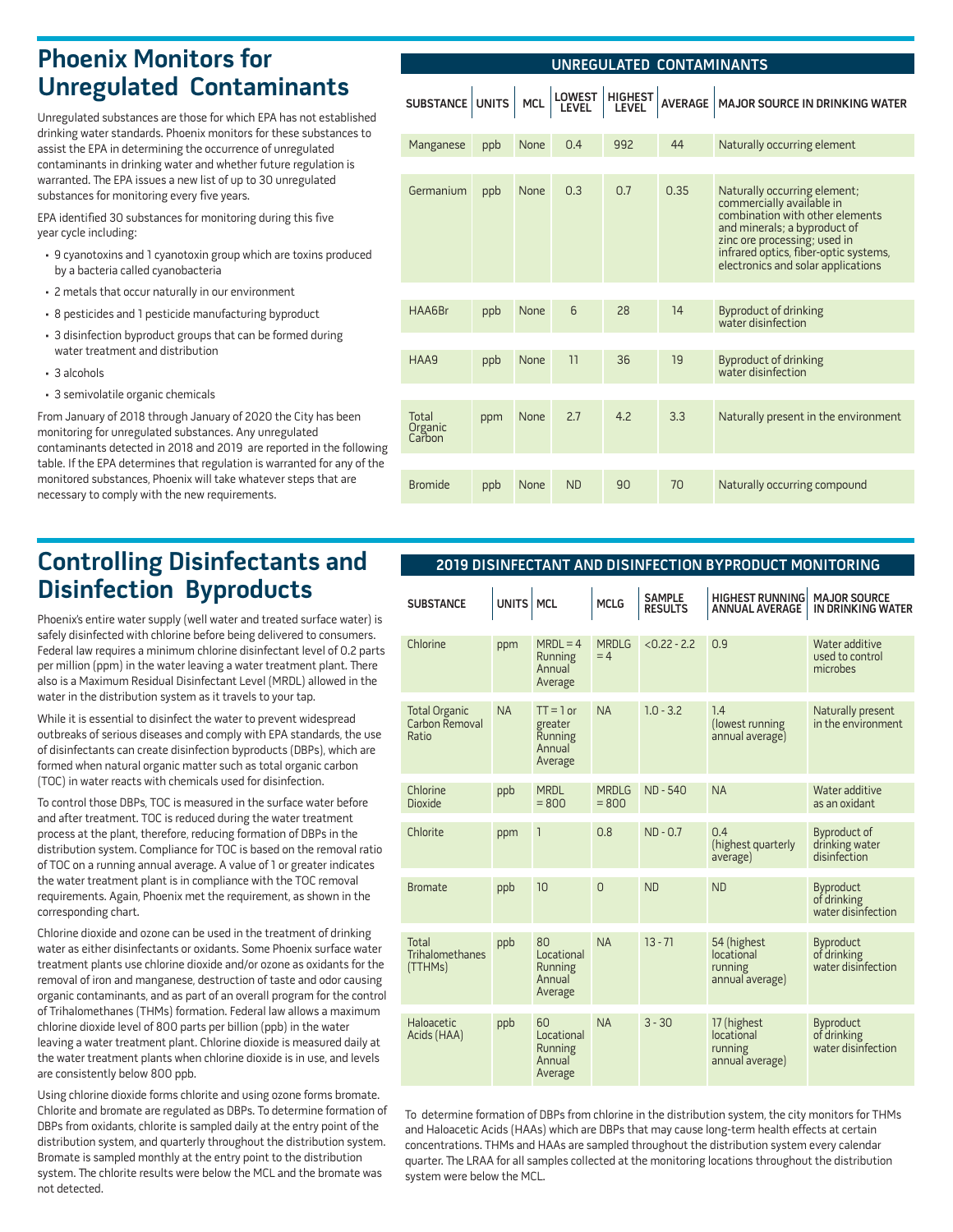# **Taste, Odor and Hardness**

Taste, odor and hardness are not regulated under drinking water health standards. However, these are harmless, aesthetic aspects that some consumers may notice.

Algae that grow in the canals during the late summer and fall are a major source of a "musty" odor and taste detected by some consumers. When the algae bloom, they produce a strong odor. Even though the algae are removed from the water during the

treatment process, the odor may linger. The result is similar to removing a bouquet of fresh flowers from a room. Even though the flowers are gone, the aroma remains.

The City of Phoenix is working to eliminate the aesthetic effects of algae through various programs, including a cooperative effort to remove algae from the SRP canals that feed the water treatment plants, and the use of activated carbon to absorb residual odors.

Water hardness indicates the presence of minerals, such as calcium and magnesium, which originate from the soils our source water contacts as it travels to Phoenix's water treatment plants. These minerals are leached into the water. Hard water can cause some types of scaling in pipes and water heaters, and on plumbing fixtures such as faucets and showerheads. See the chart below for data about hardness and other aesthetic parameters.

#### **2019 AESTHETIC WATER QUALITY ANALYSIS FROM DISTRIBUTION SYSTEM & SECONDARY DRINKING WATER GUIDELINES**

| <b>SUBSTANCE</b>                    | <b>UNITS</b>          | <b>SECONDARY GUIDELINE *</b> | <b>SAMPLE RESULTS RANGE</b> |
|-------------------------------------|-----------------------|------------------------------|-----------------------------|
| Alkalinity                          | ppm                   | <b>NA</b>                    | 119 - 219                   |
| <b>Iron</b>                         | ppb                   | 300                          | <b>ND</b>                   |
| pH                                  | <b>NA</b>             | $6.5 - 8.5$                  | $7.2 - 8.5$                 |
| Sodium                              | ppm                   | <b>NA</b>                    | $49 - 212$                  |
| Temperature                         | °F                    | <b>NA</b>                    | $57 - 93$                   |
| <b>Total Dissolved Solids (TDS)</b> | ppm                   | 500                          | $384 - 816$                 |
| <b>Total Hardness</b>               | ppm; grains/gallon NA |                              | $170 - 284 / 10 - 17$       |

\* Non-Enforceable Guidelines Recommended by EPA.

If you choose to install home treatment systems to remove taste and odor or other substances, it is important to note that failure to follow the manufacturer's instructions concerning operation and maintenance can result in potentially unsafe water. More information about home treatment systems is available from the Arizona Water Quality Association. They can be reached at azwqa.org; or at 480-947-9850.

## **Understanding the Language of Water**

The following are definitions of terms used to describe types of limits for substances that may be found in drinking water.

**Maximum Contaminant Level Goal (MCLG)** - The level of a contaminant in drinking water below which there is no known or expected risk to health. MCLGs allow for a margin of safety.

Maximum Contaminant Level (MCL) - The highest level of a contaminant that is allowed in drinking water. MCLs are set as close to the MCLGs as feasible using the best available treatment technology.

**Maximum Residual Disinfectant Level Goal (MRDLG)** - The level of drinking water disinfectant below which there is no known or expected risk to health. MRDLGs do not reflect the benefits of the use of disinfectants to control microbial contaminants.

Maximum Residual Disinfectant Level (MRDL) - The highest level of a disinfectant allowed in drinking water. There is convincing evidence that addition of a disinfectant is required for control of microbial contaminants.

**Treatment Technique (TT)** - A required process intended to reduce the level of a contaminant in drinking water.

Action Level (AL) - The concentration of a contaminant which, if exceeded, triggers treatment or other requirements which a water system must follow.

**One part per million** - One part per million (1 ppm) or one milligram per liter (1 mg/L) is approximately equal to a single penny in \$10,000 or one minute of time in two years.

**One part per billion** (1 ppb) or one microgram per liter (1 µg/L) is approximately equal to a single penny in \$10,000,000 or one minute of time in 1,920 years.

**Locational running annual average (LRAA)** - The average of sample analytical results for samples taken at a particular monitoring location during the previous four calendar quarters.

## **Water Treatment Process Designed to Remove Turbidity**

The filters in the water treatment process produce water of superior clarity. Turbidity readings are a measure of that water clarity and a good indicator that the treatment process is removing tiny particles, including microorganisms. The standard for turbidity or clarity after treatment is 0.3 Nephelometric Turbidity Units (NTU – a measure of clarity) in at least 95 percent of the measurements taken each month, and must not exceed 1 NTU.

| 2019 TURBIDITY MONITORING AFTER TREATMENT AT THE WATER TREATMENT PLANTS |                                                                                                                |           |                           |                       |                                           |  |  |  |  |
|-------------------------------------------------------------------------|----------------------------------------------------------------------------------------------------------------|-----------|---------------------------|-----------------------|-------------------------------------------|--|--|--|--|
|                                                                         | SUBSTANCE   TREATMENT TECHNIQUE<br>  APPLIES INSTEAD OF MCL                                                    |           | MCLG HIGHEST   LOWEST MON | <b>LOWEST MONTHLY</b> | <b>IMAJOR SOURCE IN</b><br>DRINKING WATER |  |  |  |  |
| Turbidity                                                               | No value can exceed 1 NTU and<br>at least 95% of monthly measurements<br>must be less than or equal to 0.3 NTU | <b>NA</b> | $0.3$ NTU                 | 100%                  | Soil runoff                               |  |  |  |  |

## **Where to Learn More About the Quality of Our Water**

If you have questions about this report, concerns about water quality, or input about your water supply, treatment and delivery, email watersmart@phoenix.gov or call Phoenix Water Services' Environmental Services Division at 602-262-5012 Monday through Friday, except holidays, from 7:30 a.m. to 4:00 p.m., or write to: "Water Quality Questions," c/o City of Phoenix Water Services Department, Environmental Services Division, 2474 South 22nd Avenue, Building 31, Phoenix AZ 85009.

Citizens who wish to address the Phoenix City Council about water issues or other non- agenda items may do so at the Citizen Request Sessions at City Council Formal meetings, which are held in the City Council Chambers, 200 W. Jefferson St. For information about specific meeting times and agenda items, please contact the City of Phoenix City Clerk Department at 602-262-6811, or visit phoenix.gov and click on Mayor/City Council, View City Council Meetings and Agendas.

For alternate formats, contact Customer Services at 602-262-6251/Voice, or 711 for Telecommunication Relay Services.

You also can visit the city's web site at phoenix.gov for more information. An online version of this report is available at phoenix.gov/waterservices/waterquality.

You also may call the EPA's Safe Drinking Water Hotline for information about the Safe Drinking Water Act or EPA's other drinking water programs at 800-426-4791.

#### **Important Information for Immunocompromised Persons**

Although the city treats our water to meet or surpass all drinking water standards, some people may be more vulnerable to contaminants in drinking water than the general population. Immuno-compromised persons such as persons with cancer undergoing chemotherapy, persons who have undergone organ transplants, people with HIV/AIDS or other immune system disorders, some elderly and infants can be particularly at risk from infections. These people should seek advice about drinking water from their health care providers. The U.S. Environmental Protection Agency (EPA) and Centers for Disease Control (CDC) guidelines on appropriate means to lessen the risk of infection by Cryptosporidium and other microbial contaminants are available from the EPA Safe Drinking Water Hotline at 800-426-4791.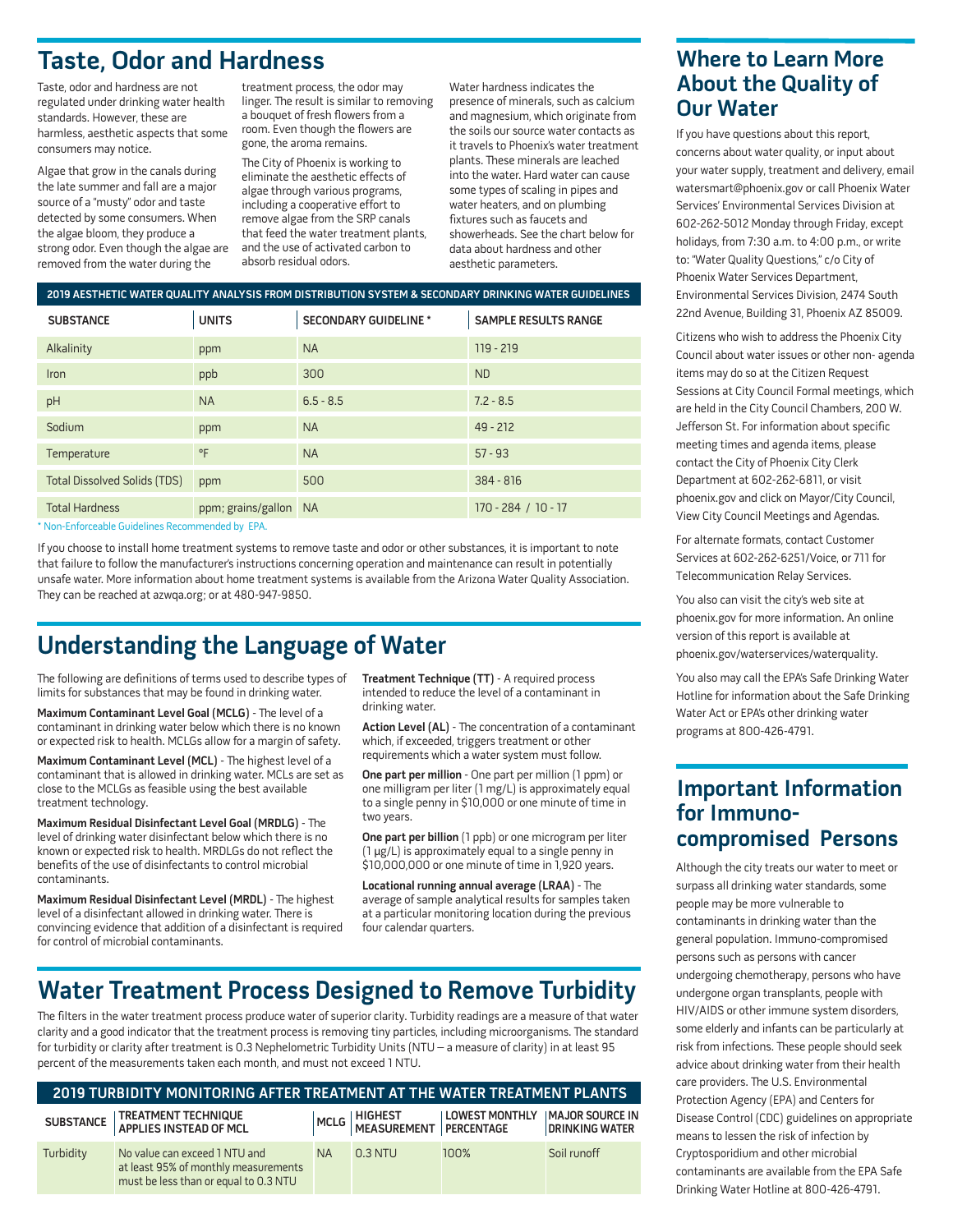# **Meeting Lead and Copper Standards**

Lead and copper usually enter our drinking water from corrosion of household plumbing, pipes and fixtures that contain these metals, such as copper piping, lead solder or brass fixtures. The EPA requires water suppliers to perform periodic tests for lead and copper in the tap water from inside consumers' homes. Tests show levels in Phoenix household tap water met the Action Level required by federal drinking water standards for lead and copper.

While Phoenix meets the Action Level, lead and copper levels at some consumer's homes may be elevated due to leaching of the metals into the water from materials used in the household plumbing or fixtures. If present, elevated levels of lead can cause serious health problems, especially for pregnant women and young children. Lead in drinking water is primarily from materials and components associated with service lines and home plumbing. The city of Phoenix is responsible for providing high quality drinking water, but cannot control the variety of materials used in plumbing components. When your water has been sitting for several hours, you can minimize the potential for lead exposure by flushing your tap for 30 seconds to 2 minutes before using water for drinking or cooking. If you are concerned about lead in your water, you may wish to have your water tested. Information on lead in drinking water, testing methods, and the steps you can take to minimize exposure is available from the Safe Drinking Water Hotline or at water.epa.gov/drink/info/lead.

#### **2019\* RESULTS OF LEAD AND COPPER SAMPLING FROM RESIDENTIAL WATER TAPS**

| <b>SUBSTANCE</b> | <b>ACTION</b><br><b>LEVEL</b><br>(AL) APPLIES<br><b>INSTEAD</b><br>OF MCL | <b>MCLG</b> | 90% OF<br><b>TAPS WERE</b><br><b>LESS THAN</b><br><b>OR EQUAL</b><br>TO THIS<br><b>VALUE</b> | <b>NUMBER</b><br>OF SITES<br><b>ABOVE</b><br>THE AL | <b>MAJOR</b><br><b>SOURCE IN</b><br><b>DRINKING</b><br><b>WATER</b> |
|------------------|---------------------------------------------------------------------------|-------------|----------------------------------------------------------------------------------------------|-----------------------------------------------------|---------------------------------------------------------------------|
| Lead             | 90% of taps<br>tested must<br>not exceed<br>15 ppb                        | $\circ$     | 3 ppb                                                                                        | Two $(2)$<br>out of 54<br>taps<br>sampled           | Corrosion of<br>household<br>plumbing<br>systems                    |
| Copper           | 90% of taps<br>tested must<br>not exceed<br>$1.3$ ppm                     | 1.3         | $0.3$ ppm                                                                                    | Zero(0)<br>out of 54<br>taps<br>sampled             | Corrosion of<br>household<br>plumbing<br>systems                    |

\*2019 Monitoring-Some of our data, though representative, are more than a year old. The state of Arizona allows us to monitor for some contaminants less than once per year because the concentrations of these contaminants do not change frequently.

#### Substances detected in the water and the Maximum Contaminant Level (MCL) allowed in drinking water according to federal and state

regulations are shown in the table below. This report lists only the substances that were detected in the water. If you would like to receive a list of all the substances tested in city of Phoenix water, please contact the Water Services Department's Environmental Services Division at 602-262-5012. **Please note, the presence of a substance or contaminant in drinking water does NOT necessarily indicate the drinking water poses a health risk.**

| <b>SUBSTANCE</b>  | <b>UNITS</b> | <b>MCL</b>                   | <b>MCLG</b>    | <b>SAMPLE RESULTS</b><br><b>RANGE</b> | <b>HIGHEST RUNNING</b><br><b>ANNUAL AVERAGE</b> | <b>HIGHEST RUNNING</b><br><b>ANNUAL AVERAGE</b>                                                                                |
|-------------------|--------------|------------------------------|----------------|---------------------------------------|-------------------------------------------------|--------------------------------------------------------------------------------------------------------------------------------|
| Arsenic**         | ppb          | 10-Running<br>Annual Average | $\mathbf{0}$   | $ND - 8$                              |                                                 | Erosion of natural deposits; Runoff from orchards; Runoff from glass<br>and electronics production wastes.                     |
| <b>Barium</b>     | ppm          |                              | $\overline{2}$ | $ND - 0.1$                            | <b>NA</b>                                       | Discharge of drilling wastes; Discharge from metal refineries;<br>Erosion of natural deposits.                                 |
| Chromium          | ppb          | 100                          | 100            | $ND - 58$                             | 42                                              | Discharge from steel and pulp mills; Erosion of natural deposits.                                                              |
| Fluoride          | ppm          | $\overline{4}$               | $\overline{4}$ | $0.5 - 0.6$                           | <b>NA</b>                                       | Erosion of natural deposits; Water additive, which promotes strong<br>teeth; Discharge from fertilizer and aluminum factories. |
| Nitrate*** (as N) | ppm          | 10                           | 10             | $ND - 5$                              | <b>NA</b>                                       | Runoff from fertilizer use; Leaching from septic tanks, sewage;<br>Erosion of natural deposits.                                |

**\*\*While your drinking water meets EPA's standard for arsenic, it does contain low levels of arsenic. EPA continues to research the health effects of low levels of arsenic, which is a mineral known to cause cancer in humans at high concentrations and is linked to other health effects such as skin damage and circulatory problems.**

\*\*\*Nitrate in drinking water at levels greater than 10 ppm is a health risk for infants of less than six months of age. High nitrate levels in drinking water can cause blue baby syndrome. **Nitrate levels may rise quickly for short periods of time because of rainfall or agricultural activity. If you are caring for an infant, you should ask for advice from your health care provider.**

| <b>SUBSTANCE</b> | <b>UNITS</b> |    | MCL MCLG       | <b>SAMPLE RESULTS</b><br>RANGE | <b>MAJOR SOURCE IN</b><br><b>DRINKING WATER</b> | ABBREVIATIONS / FOOTNOTES USED IN TABLES |                                                        |  |
|------------------|--------------|----|----------------|--------------------------------|-------------------------------------------------|------------------------------------------|--------------------------------------------------------|--|
| Alpha Emitters   | pCi/L        | 15 | $\overline{0}$ | $ND - 1.5$                     | Erosion of natural deposits                     | <b>NA</b>                                | Not Applicable                                         |  |
| Combined Radium  | pCi/L        |    |                | <b>ND</b>                      | Erosion of natural deposits                     | <b>ND</b>                                | Not Detected (substance was analyzed but not detected) |  |
| Uranium          | ppb          | 30 | 0              | $2.9 - 4.9$                    | Erosion of natural deposits                     | pCi/L                                    | Picocuries per liter (a measure of radioactivity)      |  |

| 2019 MICROBIOLOGICAL MONITORING IN THE DISTRIBUTION SYSTEM |                                                                                                                                                                                                                                                               |             |                                                    |                                          |  |  |  |  |  |
|------------------------------------------------------------|---------------------------------------------------------------------------------------------------------------------------------------------------------------------------------------------------------------------------------------------------------------|-------------|----------------------------------------------------|------------------------------------------|--|--|--|--|--|
| <b>SUBSTANCE</b>                                           | <b>MCL</b>                                                                                                                                                                                                                                                    | <b>MCLG</b> | <b>E. COLI MCL VIOLATION</b>                       | <b>MAJOR SOURCE</b><br>IN DRINKING WATER |  |  |  |  |  |
| <b>Total Coliform Bacteria</b>                             | TT (Level 1 or Level 2 Assessment)                                                                                                                                                                                                                            | <b>NA</b>   | NA (Level 1 or Level 2<br>assessment not required) | Naturally present<br>in the environment  |  |  |  |  |  |
| E. coli Bacteria                                           | Routine and repeat samples are total coliform-positive and either<br>is E. coli-positive or system fails to take repeat samples following<br>E. coli-positive routine sample or system fails to analyze total<br>coliform-positive repeat sample for E. coli. | $\Omega$    | No violation-zero (0) <b>E. coli</b> detected      | Human or animal<br>fecal waste           |  |  |  |  |  |